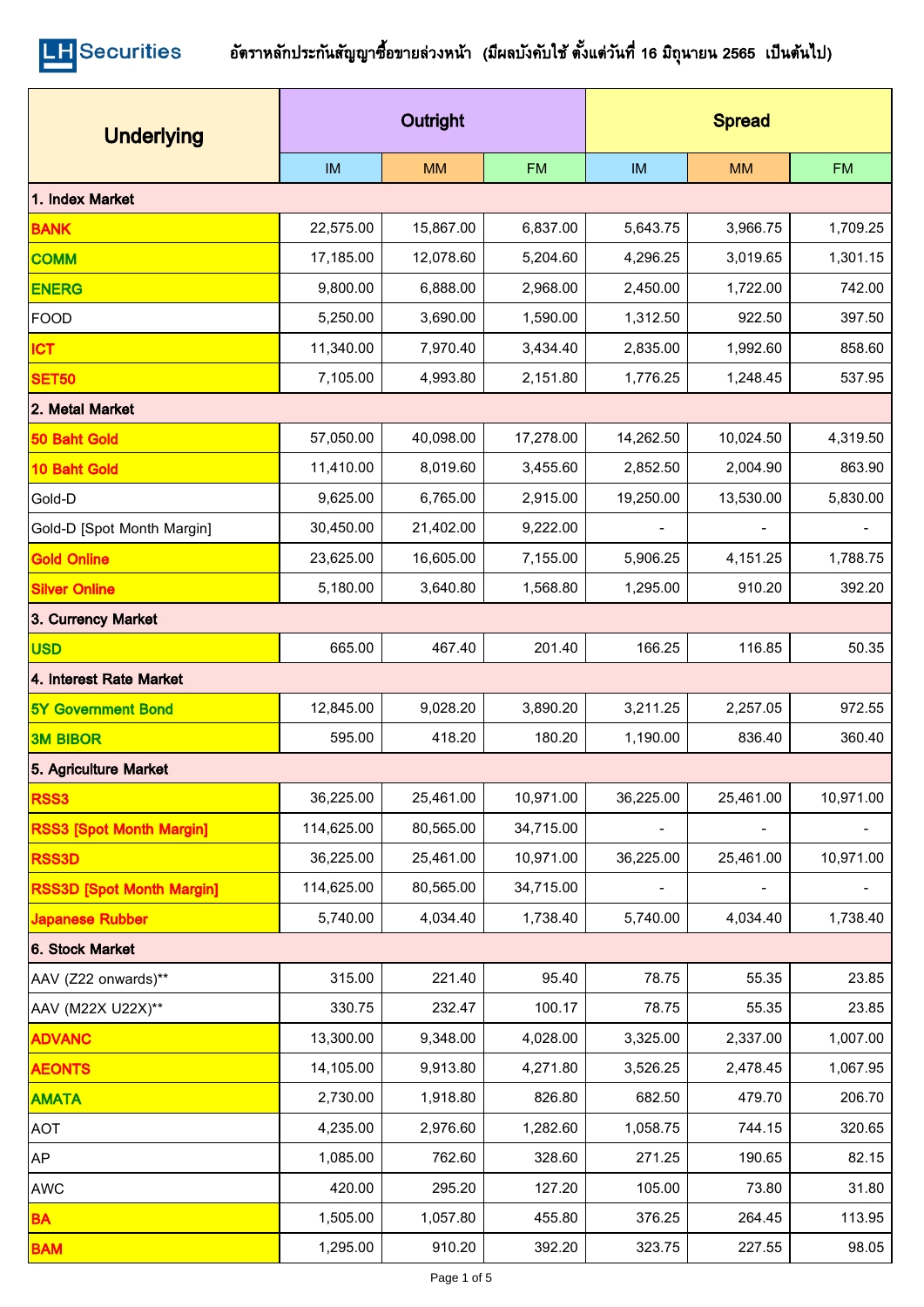| <b>Underlying</b>              |           | Outright  |           | <b>Spread</b> |           |           |  |
|--------------------------------|-----------|-----------|-----------|---------------|-----------|-----------|--|
|                                | IM        | <b>MM</b> | <b>FM</b> | IM            | <b>MM</b> | <b>FM</b> |  |
| <b>BANPU (U22 onwards)**</b>   | 1,400.00  | 984.00    | 424.00    | 350.00        | 246.00    | 106.00    |  |
| <b>BANPU (M22X)**</b>          | 1,662.50  | 1,168.50  | 503.50    | 350.00        | 246.00    | 106.00    |  |
| <b>BAY</b>                     | 3,080.00  | 2,164.80  | 932.80    | 770.00        | 541.20    | 233.20    |  |
| <b>BBL</b>                     | 7,490.00  | 5,264.40  | 2,268.40  | 1,872.50      | 1,316.10  | 567.10    |  |
| <b>BCH</b>                     | 1,750.00  | 1,230.00  | 530.00    | 437.50        | 307.50    | 132.50    |  |
| <b>BCP</b>                     | 3,080.00  | 2,164.80  | 932.80    | 770.00        | 541.20    | 233.20    |  |
| <b>BCPG</b>                    | 910.00    | 639.60    | 275.60    | 227.50        | 159.90    | 68.90     |  |
| <b>BDMS</b>                    | 1,750.00  | 1,230.00  | 530.00    | 437.50        | 307.50    | 132.50    |  |
| <b>BEAUTY</b>                  | 140.00    | 98.40     | 42.40     | 35.00         | 24.60     | 10.60     |  |
| <b>BEC</b>                     | 1,820.00  | 1,279.20  | 551.20    | 455.00        | 319.80    | 137.80    |  |
| <b>BEM</b>                     | 525.00    | 369.00    | 159.00    | 131.25        | 92.25     | 39.75     |  |
| <b>BGRIM</b>                   | 2,590.00  | 1,820.40  | 784.40    | 647.50        | 455.10    | 196.10    |  |
| <b>BH</b>                      | 12,250.00 | 8,610.00  | 3,710.00  | 3,062.50      | 2,152.50  | 927.50    |  |
| <b>BJC</b>                     | 2,625.00  | 1,845.00  | 795.00    | 656.25        | 461.25    | 198.75    |  |
| <b>BLA</b>                     | 4,760.00  | 3,345.60  | 1,441.60  | 1,190.00      | 836.40    | 360.40    |  |
| <b>BLAND</b>                   | 105.00    | 73.80     | 31.80     | 26.25         | 18.45     | 7.95      |  |
| <b>BPP</b>                     | 910.00    | 639.60    | 275.60    | 227.50        | 159.90    | 68.90     |  |
| <b>BTS</b>                     | 630.00    | 442.80    | 190.80    | 157.50        | 110.70    | 47.70     |  |
| CBG                            | 7,630.00  | 5,362.80  | 2,310.80  | 1,907.50      | 1,340.70  | 577.70    |  |
| <b>CENTEL</b>                  | 4,585.00  | 3,222.60  | 1,388.60  | 1,146.25      | 805.65    | 347.15    |  |
| <b>CHG</b>                     | 315.00    | 221.40    | 95.40     | 78.75         | 55.35     | 23.85     |  |
| <b>CK</b>                      | 1,575.00  | 1,107.00  | 477.00    | 393.75        | 276.75    | 119.25    |  |
| <b>CKP</b>                     | 420.00    | 295.20    | 127.20    | 105.00        | 73.80     | 31.80     |  |
| COM7 (H23 onwards)**           | 3,675.00  | 2,583.00  | 1,113.00  | 918.75        | 645.75    | 278.25    |  |
| <b>COM7 (M22X U22X Z22X)**</b> | 7,350.00  | 5,166.00  | 2,226.00  | 918.75        | 645.75    | 278.25    |  |
| <b>CPALL</b>                   | 3,185.00  | 2,238.60  | 964.60    | 796.25        | 559.65    | 241.15    |  |
| <b>CPF</b>                     | 1,785.00  | 1,254.60  | 540.60    | 446.25        | 313.65    | 135.15    |  |
| CPN                            | 5,425.00  | 3,813.00  | 1,643.00  | 1,356.25      | 953.25    | 410.75    |  |
| <b>CRC</b>                     | 3,325.00  | 2,337.00  | 1,007.00  | 831.25        | 584.25    | 251.75    |  |
| <b>DELTA</b>                   | 53,900.00 | 37,884.00 | 16,324.00 | 13,475.00     | 9,471.00  | 4,081.00  |  |
| <b>DTAC</b>                    | 3,955.00  | 2,779.80  | 1,197.80  | 988.75        | 694.95    | 299.45    |  |
| EA                             | 8,505.00  | 5,977.80  | 2,575.80  | 2,126.25      | 1,494.45  | 643.95    |  |
| <b>EASTW</b>                   | 770.00    | 541.20    | 233.20    | 192.50        | 135.30    | 58.30     |  |
| <b>EGCO</b>                    | 10,745.00 | 7,552.20  | 3,254.20  | 2,686.25      | 1,888.05  | 813.55    |  |
| <b>EPG</b>                     | 1,085.00  | 762.60    | 328.60    | 271.25        | 190.65    | 82.15     |  |
| <b>ERW</b>                     | 420.00    | 295.20    | 127.20    | 105.00        | 73.80     | 31.80     |  |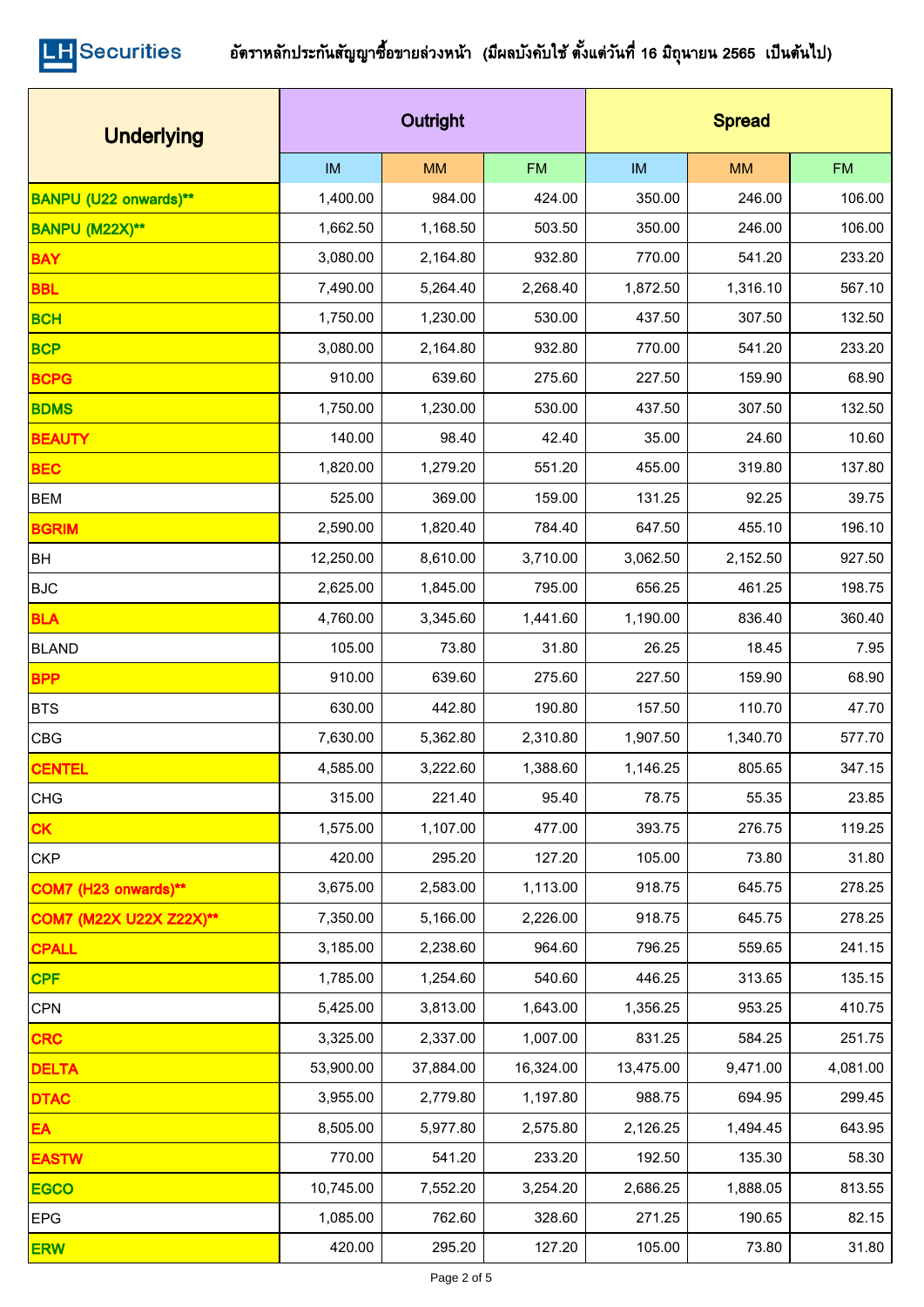| <b>Underlying</b>                |           | Outright  |           | <b>Spread</b> |           |           |  |
|----------------------------------|-----------|-----------|-----------|---------------|-----------|-----------|--|
|                                  | IM        | <b>MM</b> | <b>FM</b> | IM            | <b>MM</b> | <b>FM</b> |  |
| <b>ESSO</b>                      | 1,120.00  | 787.20    | 339.20    | 280.00        | 196.80    | 84.80     |  |
| <b>GFPT</b>                      | 1,505.00  | 1,057.80  | 455.80    | 376.25        | 264.45    | 113.95    |  |
| GLOBAL (H23 onwards)**           | 1,680.00  | 1,180.80  | 508.80    | 420.00        | 295.20    | 127.20    |  |
| <b>GLOBAL (M22X U22X Z22X)**</b> | 1,751.75  | 1,231.23  | 530.53    | 420.00        | 295.20    | 127.20    |  |
| <b>GPSC</b>                      | 5,005.00  | 3,517.80  | 1,515.80  | 1,251.25      | 879.45    | 378.95    |  |
| <b>GULF</b>                      | 3,395.00  | 2,386.20  | 1,028.20  | 848.75        | 596.55    | 257.05    |  |
| <b>GUNKUL</b>                    | 595.00    | 418.20    | 180.20    | 148.75        | 104.55    | 45.05     |  |
| <b>HANA</b>                      | 6,335.00  | 4,452.60  | 1,918.60  | 1,583.75      | 1,113.15  | 479.65    |  |
| <b>HMPRO</b>                     | 1,155.00  | 811.80    | 349.80    | 288.75        | 202.95    | 87.45     |  |
| <b>ICHI</b>                      | 1,295.00  | 910.20    | 392.20    | 323.75        | 227.55    | 98.05     |  |
| <b>INTUCH</b>                    | 4,865.00  | 3,419.40  | 1,473.40  | 1,216.25      | 854.85    | 368.35    |  |
| <b>IRPC</b>                      | 315.00    | 221.40    | 95.40     | 78.75         | 55.35     | 23.85     |  |
| <b>ITD</b>                       | 245.00    | 172.20    | 74.20     | 61.25         | 43.05     | 18.55     |  |
| <b>IVL</b>                       | 3,990.00  | 2,804.40  | 1,208.40  | 997.50        | 701.10    | 302.10    |  |
| <b>JAS</b>                       | 420.00    | 295.20    | 127.20    | 105.00        | 73.80     | 31.80     |  |
| JMT (Z22 onwards)**              | 8,960.00  | 6,297.60  | 2,713.60  | 2,240.00      | 1,574.40  | 678.40    |  |
| <b>JMT (M22X U22X)**</b>         | 9,175.25  | 6,448.89  | 2,778.79  | 2,240.00      | 1,574.40  | 678.40    |  |
| <b>KBANK</b>                     | 11,270.00 | 7,921.20  | 3,413.20  | 2,817.50      | 1,980.30  | 853.30    |  |
| <b>KCE</b>                       | 6,405.00  | 4,501.80  | 1,939.80  | 1,601.25      | 1,125.45  | 484.95    |  |
| <b>KEX</b>                       | 2,730.00  | 1,918.80  | 826.80    | 682.50        | 479.70    | 206.70    |  |
| <b>KKP</b>                       | 4,445.00  | 3,124.20  | 1,346.20  | 1,111.25      | 781.05    | 336.55    |  |
| <b>KTB</b>                       | 1,085.00  | 762.60    | 328.60    | 271.25        | 190.65    | 82.15     |  |
| <b>KTC</b>                       | 4,865.00  | 3,419.40  | 1,473.40  | 1,216.25      | 854.85    | 368.35    |  |
| LH.                              | 525.00    | 369.00    | 159.00    | 131.25        | 92.25     | 39.75     |  |
| LPN                              | 315.00    | 221.40    | 95.40     | 78.75         | 55.35     | 23.85     |  |
| M                                | 3,220.00  | 2,263.20  | 975.20    | 805.00        | 565.80    | 243.80    |  |
| <b>MAJOR</b>                     | 2,030.00  | 1,426.80  | 614.80    | 507.50        | 356.70    | 153.70    |  |
| <b>MBK</b>                       | 1,575.00  | 1,107.00  | 477.00    | 393.75        | 276.75    | 119.25    |  |
| <b>MEGA</b>                      | 5,110.00  | 3,591.60  | 1,547.60  | 1,277.50      | 897.90    | 386.90    |  |
| <b>MINT</b>                      | 2,905.00  | 2,041.80  | 879.80    | 726.25        | 510.45    | 219.95    |  |
| <b>MTC</b>                       | 4,725.00  | 3,321.00  | 1,431.00  | 1,181.25      | 830.25    | 357.75    |  |
| OR                               | 1,750.00  | 1,230.00  | 530.00    | 437.50        | 307.50    | 132.50    |  |
| ORI                              | 1,155.00  | 811.80    | 349.80    | 288.75        | 202.95    | 87.45     |  |
| <b>OSP</b>                       | 3,325.00  | 2,337.00  | 1,007.00  | 831.25        | 584.25    | 251.75    |  |
| PLANB (Z22 onwards)**            | 910.00    | 639.60    | 275.60    | 227.50        | 159.90    | 68.90     |  |
| <b>PLANB (M22X U22X)**</b>       | 931.00    | 654.36    | 281.96    | 227.50        | 159.90    | 68.90     |  |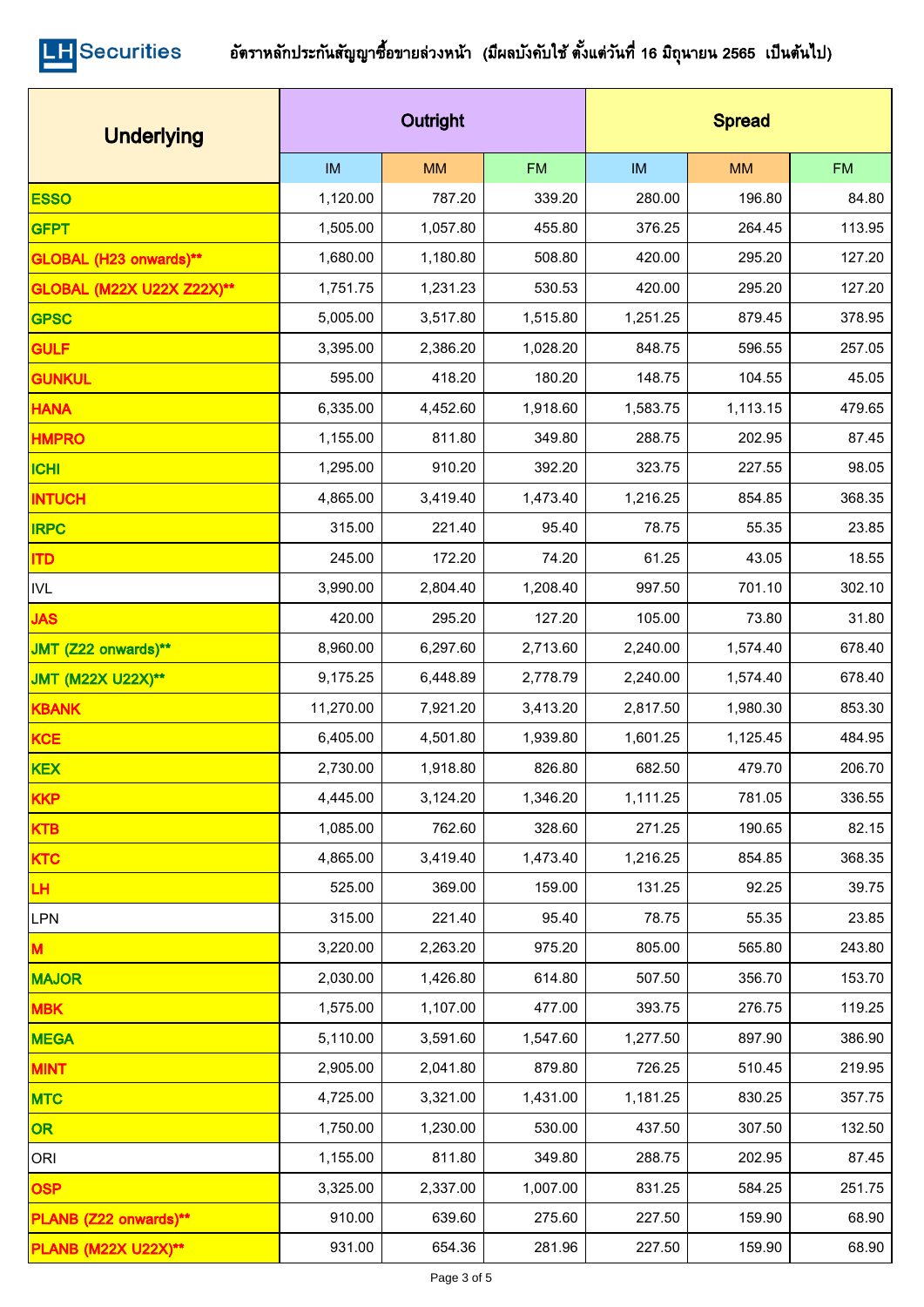| <b>Underlying</b>             |           | Outright  |           | <b>Spread</b> |           |           |  |
|-------------------------------|-----------|-----------|-----------|---------------|-----------|-----------|--|
|                               | IM        | <b>MM</b> | <b>FM</b> | <b>IM</b>     | <b>MM</b> | <b>FM</b> |  |
| <b>PRM</b>                    | 665.00    | 467.40    | 201.40    | 166.25        | 116.85    | 50.35     |  |
| PSH                           | 1,050.00  | 738.00    | 318.00    | 262.50        | 184.50    | 79.50     |  |
| <b>PSL</b>                    | 3,150.00  | 2,214.00  | 954.00    | 787.50        | 553.50    | 238.50    |  |
| <b>PTG</b>                    | 1,155.00  | 811.80    | 349.80    | 288.75        | 202.95    | 87.45     |  |
| <b>PTT</b>                    | 1,925.00  | 1,353.00  | 583.00    | 481.25        | 338.25    | 145.75    |  |
| <b>PTTEP</b>                  | 12,285.00 | 8,634.60  | 3,720.60  | 3,071.25      | 2,158.65  | 930.15    |  |
| <b>PTTGC</b>                  | 3,780.00  | 2,656.80  | 1,144.80  | 945.00        | 664.20    | 286.20    |  |
| QH                            | 175.00    | 123.00    | 53.00     | 43.75         | 30.75     | 13.25     |  |
| RATCH (M23 onwards)**         | 2,730.00  | 1,918.80  | 826.80    | 682.50        | 479.70    | 206.70    |  |
| RATCH (M22X U22X Z22X H23X)** | 2,877.00  | 2,022.12  | 871.32    | 682.50        | 479.70    | 206.70    |  |
| <b>RS</b>                     | 1,645.00  | 1,156.20  | 498.20    | 411.25        | 289.05    | 124.55    |  |
| $\vert$ S                     | 175.00    | 123.00    | 53.00     | 43.75         | 30.75     | 13.25     |  |
| <b>SAMART</b>                 | 875.00    | 615.00    | 265.00    | 218.75        | 153.75    | 66.25     |  |
| <b>SAWAD</b>                  | 4,655.00  | 3,271.80  | 1,409.80  | 1,163.75      | 817.95    | 352.45    |  |
| <b>SCB</b>                    | 8,505.00  | 5,977.80  | 2,575.80  | 2,126.25      | 1,494.45  | 643.95    |  |
| <b>SCBB</b>                   | 8,505.00  | 5,977.80  | 2,575.80  | 2,126.25      | 1,494.45  | 643.95    |  |
| <b>SCC</b>                    | 15,400.00 | 10,824.00 | 4,664.00  | 3,850.00      | 2,706.00  | 1,166.00  |  |
| <b>SCGP</b>                   | 4,235.00  | 2,976.60  | 1,282.60  | 1,058.75      | 744.15    | 320.65    |  |
| <b>SGP</b>                    | 1,085.00  | 762.60    | 328.60    | 271.25        | 190.65    | 82.15     |  |
| SIRI                          | 140.00    | 98.40     | 42.40     | 35.00         | 24.60     | 10.60     |  |
| <b>SPALI</b>                  | 1,400.00  | 984.00    | 424.00    | 350.00        | 246.00    | 106.00    |  |
| <b>SPCG</b>                   | 1,120.00  | 787.20    | 339.20    | 280.00        | 196.80    | 84.80     |  |
| <b>SPRC</b>                   | 1,225.00  | 861.00    | 371.00    | 306.25        | 215.25    | 92.75     |  |
| <b>STA</b>                    | 2,660.00  | 1,869.60  | 805.60    | 665.00        | 467.40    | 201.40    |  |
| <b>STEC</b>                   | 1,015.00  | 713.40    | 307.40    | 253.75        | 178.35    | 76.85     |  |
| <b>STGT</b>                   | 2,835.00  | 1,992.60  | 858.60    | 708.75        | 498.15    | 214.65    |  |
| <b>STPI</b>                   | 665.00    | 467.40    | 201.40    | 166.25        | 116.85    | 50.35     |  |
| <b>SUPER</b>                  | 105.00    | 73.80     | 31.80     | 26.25         | 18.45     | 7.95      |  |
| <b>TASCO</b>                  | 1,995.00  | 1,402.20  | 604.20    | 498.75        | 350.55    | 151.05    |  |
| <b>TCAP</b>                   | 3,570.00  | 2,509.20  | 1,081.20  | 892.50        | 627.30    | 270.30    |  |
| <b>THAI</b>                   | 1,155.00  | 811.80    | 349.80    | 288.75        | 202.95    | 87.45     |  |
| <b>THANI</b>                  | 385.00    | 270.60    | 116.60    | 96.25         | 67.65     | 29.15     |  |
| <b>THCOM</b>                  | 1,155.00  | 811.80    | 349.80    | 288.75        | 202.95    | 87.45     |  |
| <b>THG</b>                    | 19,075.00 | 13,407.00 | 5,777.00  | 4,768.75      | 3,351.75  | 1,444.25  |  |
| <b>TISCO</b>                  | 9,555.00  | 6,715.80  | 2,893.80  | 2,388.75      | 1,678.95  | 723.45    |  |
| <b>TKN</b>                    | 805.00    | 565.80    | 243.80    | 201.25        | 141.45    | 60.95     |  |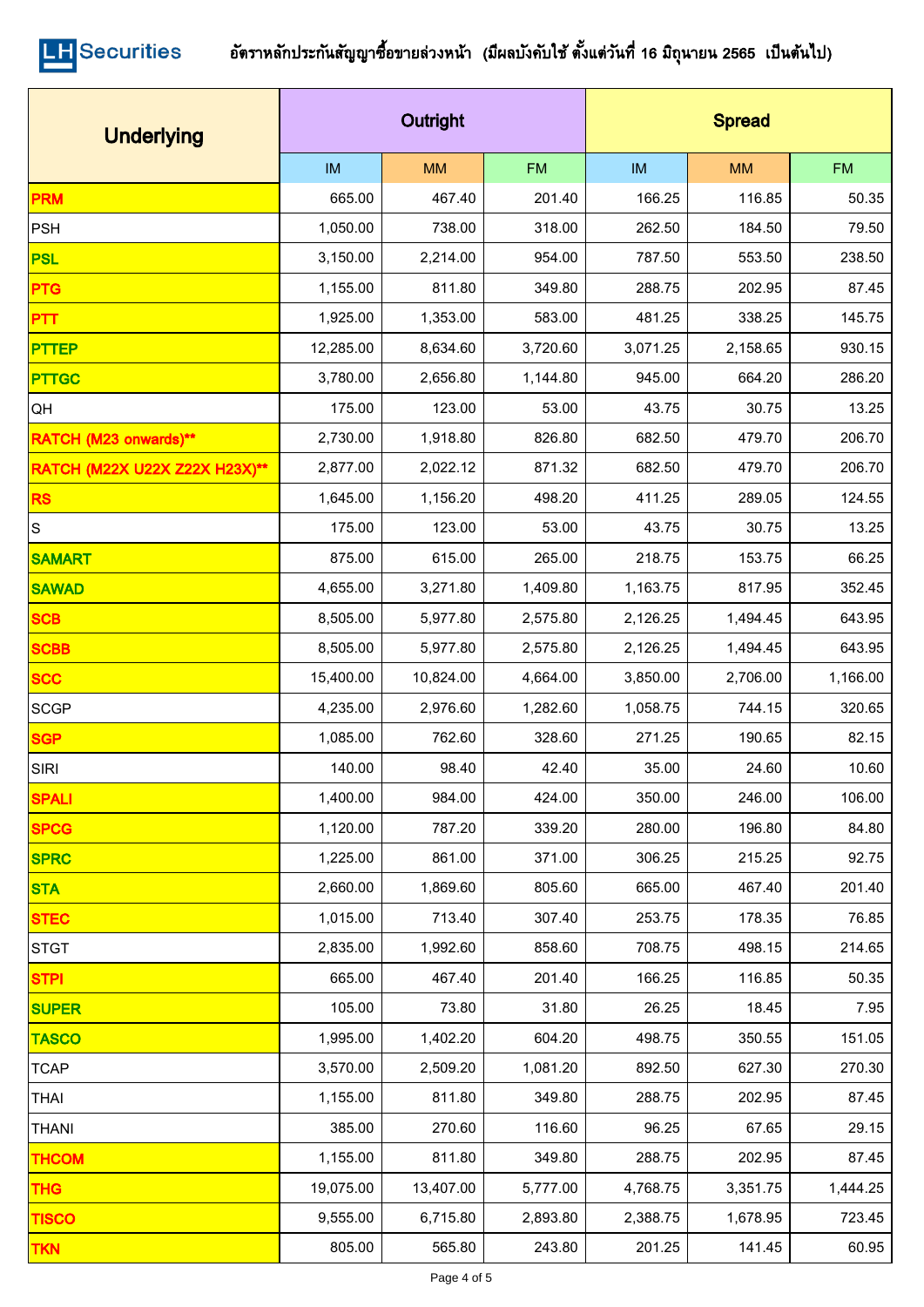

| <b>Underlying</b>      |           | Outright         |           | <b>Spread</b> |           |           |  |
|------------------------|-----------|------------------|-----------|---------------|-----------|-----------|--|
|                        | <b>IM</b> | <b>MM</b>        | <b>FM</b> | <b>IM</b>     | <b>MM</b> | <b>FM</b> |  |
| <b>TOA</b>             | 2,625.00  | 1,845.00         | 795.00    | 656.25        | 461.25    | 198.75    |  |
| <b>TOP</b>             | 4,655.00  | 3,271.80         | 1,409.80  | 1,163.75      | 817.95    | 352.45    |  |
| <b>TPIPL</b>           | 175.00    | 123.00           | 53.00     | 43.75         | 30.75     | 13.25     |  |
| <b>TPIPP</b>           | 175.00    | 123.00           | 53.00     | 43.75         | 30.75     | 13.25     |  |
| TQM (H23 onwards)**    | 4,585.00  | 3,222.60         | 1,388.60  | 1,146.25      | 805.65    | 347.15    |  |
| TQM (M22X U22X Z22X)** | 9,170.00  | 6,445.20         | 2,777.20  | 1,146.25      | 805.65    | 347.15    |  |
| <b>TRUE</b>            | 420.00    | 295.20           | 127.20    | 105.00        | 73.80     | 31.80     |  |
| <b>TTA</b>             | 2,345.00  | 1,648.20         | 710.20    | 586.25        | 412.05    | 177.55    |  |
| <b>TTB</b>             | 105.00    | 73.80            | 31.80     | 26.25         | 18.45     | 7.95      |  |
| <b>TTCL</b>            | 700.00    | 492.00           | 212.00    | 175.00        | 123.00    | 53.00     |  |
| <b>TTW</b>             | 875.00    | 615.00           | 265.00    | 218.75        | 153.75    | 66.25     |  |
| TU                     | 1,190.00  | 836.40           | 360.40    | 297.50        | 209.10    | 90.10     |  |
| <b>TVO</b>             | 2,905.00  | 2,041.80         | 879.80    | 726.25        | 510.45    | 219.95    |  |
| <b>UNIQ</b>            | 525.00    | 369.00           | 159.00    | 131.25        | 92.25     | 39.75     |  |
| VGI (H23 onwards)**    | 525.00    | 369.00           | 159.00    | 131.25        | 92.25     | 39.75     |  |
| VGI (M22X U22X Z22X)** | 547.75    | 384.99<br>165.89 |           | 131.25        | 92.25     | 39.75     |  |
| <b>VNG</b>             | 1,015.00  | 713.40           | 307.40    | 253.75        | 178.35    | 76.85     |  |
| <b>WHA</b>             | 210.00    | 147.60           | 63.60     | 52.50         | 36.90     | 15.90     |  |
| <b>WHAUP</b>           | 315.00    | 221.40           | 95.40     | 78.75         | 55.35     | 23.85     |  |

| <b>Underlying Asset</b>     | <b>Short Options Minimum Charge</b> |
|-----------------------------|-------------------------------------|
| <b>SET 50 Index Options</b> | 105.00                              |

\*\*\* <u>หมายเหตุ</u> :: กรณีลูกค้ามีสถานะ Long Options ของ SET50 Index มูลค่าหลักประกันจะเท่ากับ 0 บาท \*\*\*

 $::$  สำหรับสินค้า Gold D และ 3M BIBOR อัตราหลักประกันของ Spread จะเป็น 2 เท่า ของ Outright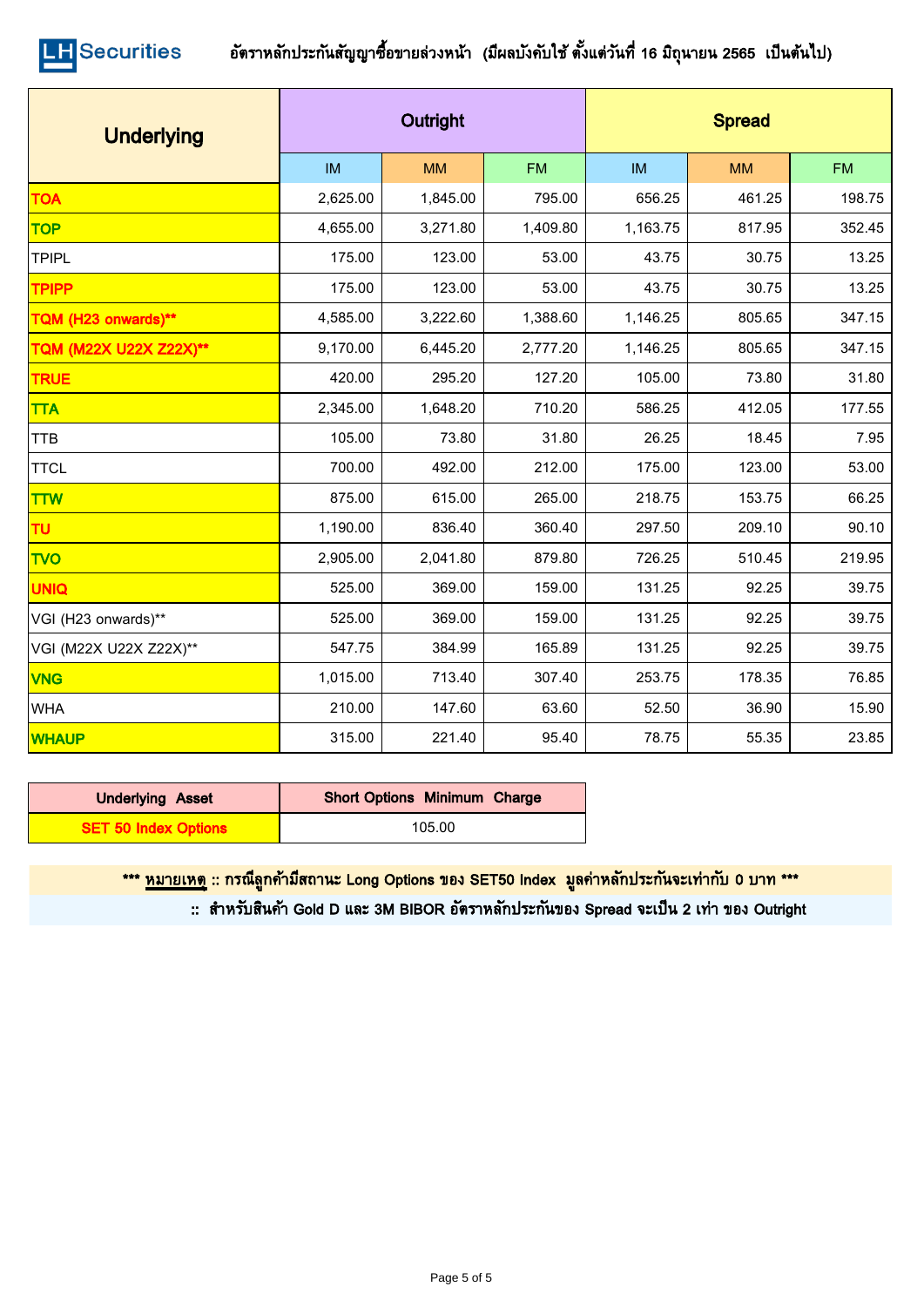| <b>Inter-Commodity Spread Credit</b> |                 |                           |                       |                                         |                           |                       |                                         |                |        |  |
|--------------------------------------|-----------------|---------------------------|-----------------------|-----------------------------------------|---------------------------|-----------------------|-----------------------------------------|----------------|--------|--|
| Leg <sub>1</sub><br>Leg <sub>2</sub> |                 |                           |                       |                                         |                           |                       |                                         |                |        |  |
| <b>CC Group</b><br>Name              | cc<br>Group     | <b>Credit Rate</b><br>(%) | Combined<br>Commodity | <b>Delta Per</b><br><b>Spread Ratio</b> | Side of<br>Leg            | Combined<br>Commodity | <b>Delta Per</b><br><b>Spread Ratio</b> | Side of<br>Leg | Remark |  |
| <b>INDEX</b>                         | 101             | 80                        | <b>ENERG</b>          | $\mathbf{1}$                            | A                         | <b>SET50</b>          | $\mathbf{1}$                            | В              |        |  |
| <b>INDEX</b>                         | 101             | 80                        | SET50                 | $\mathbf{1}$                            | Α                         | <b>FOOD</b>           | 1                                       | в              |        |  |
| <b>INDEX</b>                         | 101             | 70                        | COMM                  | $\mathbf{1}$                            | A                         | <b>SET50</b>          | $\overline{2}$                          | в              |        |  |
| <b>INDEX</b>                         | 101             | 60                        | <b>COMM</b>           | $\mathbf{1}$                            | A                         | <b>FOOD</b>           | 3                                       | В              |        |  |
| <b>INDEX</b>                         | 101             | 60                        | <b>BANK</b>           | 1                                       | Α                         | <b>SET50</b>          | $\overline{a}$                          | в              |        |  |
| <b>INDEX</b>                         | 101             | 60                        | <b>ENERG</b>          | $\mathbf{1}$                            | Α                         | <b>FOOD</b>           | $\overline{a}$                          | в              |        |  |
| <b>INDEX</b>                         | 101             | 50                        | <b>COMM</b>           | 1                                       | Α                         | <b>BANK</b>           | 1                                       | В              |        |  |
| <b>INDEX</b>                         | 101             | 50                        | <b>COMM</b>           | $\mathbf{1}$                            | Α                         | <b>ENERG</b>          | $\overline{2}$                          | в              |        |  |
| <b>INDEX</b>                         | 101             | 50                        | <b>BANK</b>           | $\mathbf{1}$                            | Α                         | <b>FOOD</b>           | 3                                       | В              |        |  |
| <b>INDEX</b>                         | 101             | 30                        | <b>BANK</b>           | $\mathbf{1}$                            | Α                         | <b>ENERG</b>          | $\overline{2}$                          | В              |        |  |
| <b>METAL</b>                         | MT <sub>1</sub> | 80                        | GOLD                  | $\mathbf{1}$                            | Α                         | GOLD-D                | $\overline{7}$                          | в              |        |  |
| <b>METAL</b>                         | MT1             | 70                        | GOLD                  | $\mathbf{1}$                            | Α                         | GO                    | 3                                       | в              |        |  |
| <b>METAL</b>                         | MT1             | 70                        | GO                    | 1                                       | Α                         | GOLD-D                | 3                                       | В              |        |  |
| <b>METAL</b>                         | MT <sub>1</sub> | 70                        | GO                    | 1                                       | Α                         | <b>SVF</b>            | 8                                       | в              |        |  |
| ICT                                  | S01             | 60                        | <b>DTAC</b>           | $\mathbf{1}$                            | Α                         | <b>TRUE</b>           | 10                                      | в              |        |  |
| ICT                                  | S01             | 30                        | <b>DTAC</b>           | $\mathbf{1}$                            | Α                         | <b>SAMART</b>         | $\overline{7}$                          | в              |        |  |
| ICT                                  | S01             | 30                        | <b>THCOM</b>          | $\mathbf{1}$                            | Α                         | <b>JAS</b>            | 3                                       | в              |        |  |
| <b>PROP</b>                          | S <sub>02</sub> | 60                        | <b>AMATA</b>          | $\mathbf{1}$                            | Α                         | <b>WHA</b>            | 6                                       | В              |        |  |
| <b>PROP</b>                          | S <sub>02</sub> | 50                        | LH.                   | $\mathbf{1}$                            | A                         | SIRI                  | 8                                       | в              |        |  |
| <b>PROP</b>                          | S02             | 50                        | <b>WHA</b>            | $\mathbf{1}$                            | Α                         | <b>SIRI</b>           | 3                                       | В              |        |  |
| <b>PROP</b>                          | <b>S02</b>      | 40                        | AMATA                 | $\mathbf{1}$                            | Α                         | ${\mathsf S}$         | 10                                      | В              |        |  |
| <b>PROP</b>                          | S02             | 40                        | <b>AMATA</b>          | 1                                       | Α                         | SIRI                  | 18                                      | В              |        |  |
| PROP                                 | S02             | 40                        | LH                    | $\mathbf{1}$                            | Α                         | WHA                   | 3                                       | в              |        |  |
| <b>PROP</b>                          | <b>S02</b>      | 40                        | ${\mathbf S}$         | $\mathbf{1}$                            | $\boldsymbol{\mathsf{A}}$ | SIRI                  | $\overline{a}$                          | В              |        |  |
| <b>PROP</b>                          | S02             | 30                        | SPALI                 | $\mathbf{1}$                            | A                         | AMATA                 | $\mathbf{1}$                            | В              |        |  |
| <b>PROP</b>                          | S02             | 30                        | SPALI                 | $\mathbf{1}$                            | A                         | <b>WHA</b>            | $\overline{7}$                          | В              |        |  |
| <b>PROP</b>                          | <b>S02</b>      | 30                        | AMATA                 | $\mathbf{1}$                            | A                         | LH.                   | $\overline{a}$                          | В              |        |  |
| <b>PROP</b>                          | <b>S02</b>      | 30                        | AMATA                 | $\mathbf{1}$                            | A                         | AWC                   | $\overline{4}$                          | В              |        |  |
| <b>PROP</b>                          | S02             | 30                        | ORI                   | $\mathbf{1}$                            | A                         | ${\tt S}$             | 5                                       | В              |        |  |
| <b>ENERG</b>                         | <b>S06</b>      | 70                        | <b>GPSC</b>           | $\mathbf{1}$                            | A                         | <b>BGRIM</b>          | $\overline{a}$                          | В              |        |  |
| <b>ENERG</b>                         | <b>S06</b>      | 70                        | <b>TOP</b>            | $\mathbf{1}$                            | A                         | ESSO                  | 6                                       | В              |        |  |
| <b>ENERG</b>                         | S06             | 60                        | PTTEP                 | $\mathbf{1}$                            | A                         | ESSO                  | 16                                      | В              |        |  |
| <b>ENERG</b>                         | S06             | 60                        | <b>GPSC</b>           | $\mathbf{1}$                            | A                         | <b>GULF</b>           | $\mathbf{1}$                            | В              |        |  |
| <b>ENERG</b>                         | <b>S06</b>      | 60                        | <b>TOP</b>            | $\mathbf{1}$                            | A                         | <b>SPRC</b>           | $\,$ 5 $\,$                             | В              |        |  |
| <b>ENERG</b>                         | S06             | 60                        | <b>SPRC</b>           | $\mathbf{1}$                            | A                         | ESSO                  | $\mathbf 1$                             | В              |        |  |
| <b>ENERG</b>                         | S06             | 50                        | EA                    | $\mathbf{1}$                            | A                         | GPSC                  | $\mathbf{1}$                            | В              |        |  |
| <b>ENERG</b>                         | S06             | 50                        | EA                    | $\mathbf{1}$                            | A                         | <b>GULF</b>           | $\overline{2}$                          | В              |        |  |
| <b>ENERG</b>                         | <b>S06</b>      | 50                        | GPSC                  | $\mathbf{1}$                            | A                         | <b>GUNKUL</b>         | 12                                      | В              |        |  |
| <b>ENERG</b>                         | <b>S06</b>      | 50                        | <b>GPSC</b>           | $\mathbf{1}$                            | A                         | <b>TPIPP</b>          | 18                                      | В              |        |  |
| <b>ENERG</b>                         | S06             | 50                        | <b>TOP</b>            | $\mathbf{1}$                            | A                         | <b>BANPU</b>          | 5                                       | В              |        |  |
| <b>ENERG</b>                         | S06             | 50                        | <b>TOP</b>            | $\mathbf{1}$                            | A                         | <b>IRPC</b>           | 17                                      | B              |        |  |
| <b>ENERG</b>                         | <b>S06</b>      | 50                        | ESSO                  | $\mathbf{1}$                            | A                         | <b>IRPC</b>           | 3                                       | В              |        |  |
| <b>ENERG</b>                         | <b>S06</b>      | 50                        | <b>GUNKUL</b>         | $\mathbf{1}$                            | A                         | <b>TPIPP</b>          | $\mathbf{1}$                            | В              |        |  |
| <b>ENERG</b>                         | S06             | 40                        | <b>PTTEP</b>          | $\mathbf{1}$                            | Page 1 of $A$             | <b>TOP</b>            | $\mathbf{3}$                            | В              |        |  |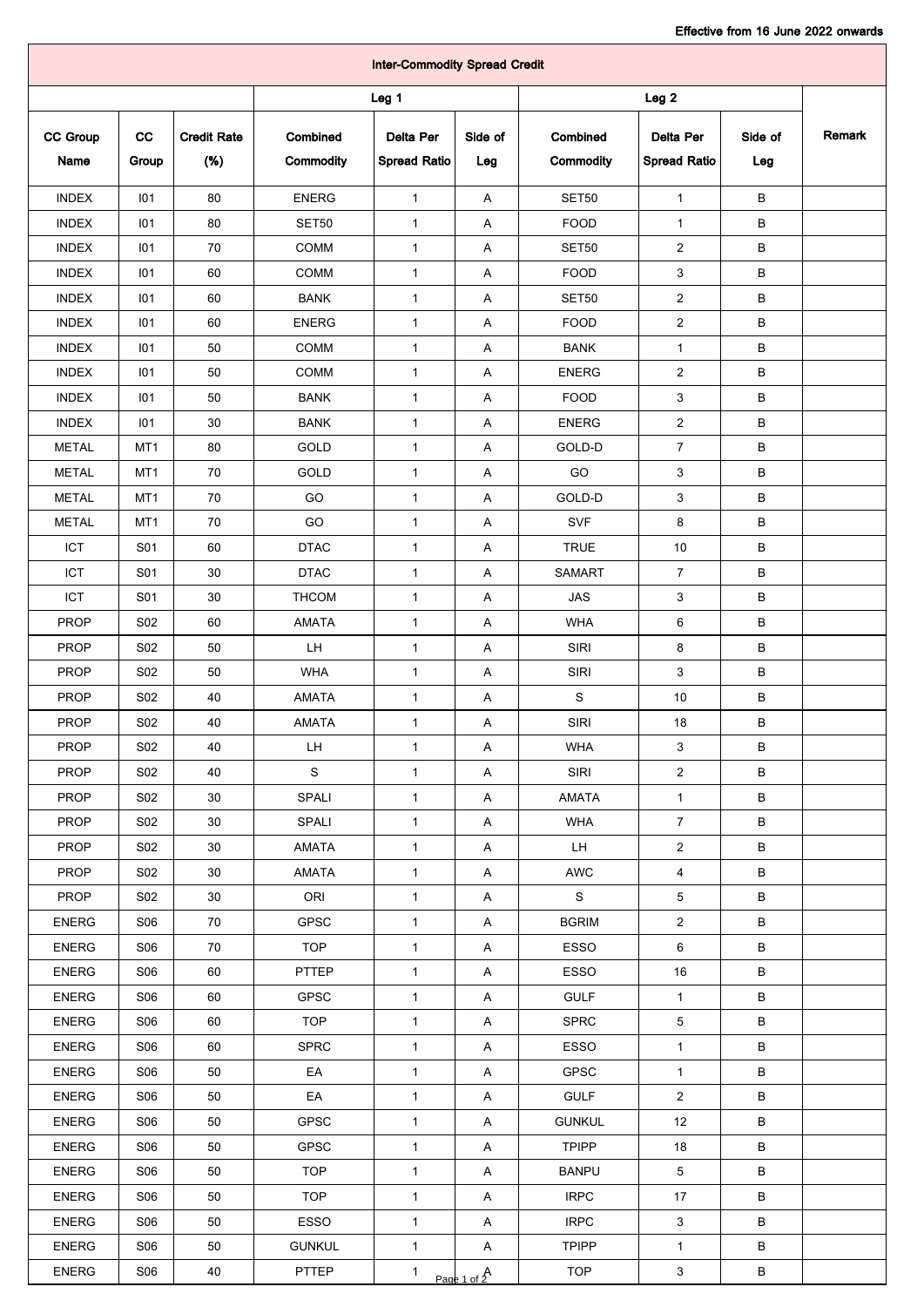| <b>Inter-Commodity Spread Credit</b> |                  |                    |               |                     |         |               |                     |         |        |  |
|--------------------------------------|------------------|--------------------|---------------|---------------------|---------|---------------|---------------------|---------|--------|--|
|                                      | Leg <sub>1</sub> |                    |               |                     |         |               |                     |         |        |  |
| <b>CC Group</b>                      | cc               | <b>Credit Rate</b> | Combined      | Delta Per           | Side of | Combined      | Delta Per           | Side of | Remark |  |
| Name                                 | Group            | (%)                | Commodity     | <b>Spread Ratio</b> | Leg     | Commodity     | <b>Spread Ratio</b> | Leg     |        |  |
| <b>ENERG</b>                         | <b>S06</b>       | 40                 | PTTEP         | $\mathbf{1}$        | A       | <b>SPRC</b>   | 14                  | B       |        |  |
| <b>ENERG</b>                         | <b>S06</b>       | 40                 | EA            | $\mathbf{1}$        | Α       | <b>GUNKUL</b> | 16                  | В       |        |  |
| <b>ENERG</b>                         | <b>S06</b>       | 40                 | EA            | $\mathbf{1}$        | Α       | <b>IRPC</b>   | 26                  | в       |        |  |
| <b>ENERG</b>                         | <b>S06</b>       | 40                 | <b>GULF</b>   | $\mathbf{1}$        | Α       | <b>TPIPP</b>  | 13                  | в       |        |  |
| <b>ENERG</b>                         | <b>S06</b>       | 40                 | <b>GULF</b>   | $\mathbf{1}$        | A       | <b>IRPC</b>   | 14                  | в       |        |  |
| <b>ENERG</b>                         | <b>S06</b>       | 40                 | <b>BANPU</b>  | $\mathbf{1}$        | Α       | <b>SPRC</b>   | $\mathbf{1}$        | в       |        |  |
| <b>ENERG</b>                         | <b>S06</b>       | 40                 | <b>BANPU</b>  | $\mathbf{1}$        | Α       | SGP           | $\mathbf{1}$        | в       |        |  |
| <b>ENERG</b>                         | S06              | 40                 | <b>BANPU</b>  | $\mathbf{1}$        | A       | <b>IRPC</b>   | 4                   | в       |        |  |
| <b>ENERG</b>                         | <b>S06</b>       | 40                 | <b>TPIPP</b>  | $\mathbf{1}$        | A       | <b>IRPC</b>   | $\mathbf{1}$        | в       |        |  |
| <b>ENERG</b>                         | <b>S06</b>       | 30                 | PTTEP         | $\mathbf{1}$        | Α       | SGP           | 14                  | В       |        |  |
| <b>ENERG</b>                         | S06              | 30                 | EA            | 1                   | A       | <b>ESSO</b>   | 9                   | в       |        |  |
| <b>ENERG</b>                         | <b>S06</b>       | 30                 | <b>GPSC</b>   | $\mathbf{1}$        | Α       | <b>BPP</b>    | $\overline{4}$      | в       |        |  |
| <b>BANK</b>                          | S <sub>13</sub>  | 70                 | <b>KBANK</b>  | $\mathbf{1}$        | Α       | <b>BBL</b>    | $\mathbf{1}$        | В       |        |  |
| <b>BANK</b>                          | S <sub>13</sub>  | 60                 | <b>KBANK</b>  | $\mathbf{1}$        | A       | <b>SCB</b>    | 1                   | в       |        |  |
| <b>BANK</b>                          | S <sub>13</sub>  | 60                 | <b>BBL</b>    | $\mathbf{1}$        | A       | <b>SCB</b>    | $\mathbf{1}$        | в       |        |  |
| <b>BANK</b>                          | S <sub>13</sub>  | 50                 | <b>SCB</b>    | $\mathbf{1}$        | Α       | <b>TTB</b>    | 88                  | в       |        |  |
| <b>BANK</b>                          | S <sub>13</sub>  | 40                 | <b>KBANK</b>  | $\mathbf{1}$        | Α       | <b>KTB</b>    | 10                  | в       |        |  |
| <b>BANK</b>                          | S <sub>13</sub>  | 30                 | SCB           | $\mathbf{1}$        | A       | <b>KTB</b>    | $\overline{7}$      | в       |        |  |
| <b>FOOD</b>                          | S <sub>16</sub>  | 50                 | <b>CPF</b>    | $\mathbf{1}$        | Α       | <b>TKN</b>    | 3                   | B       |        |  |
| <b>FOOD</b>                          | S <sub>16</sub>  | 40                 | <b>OSP</b>    | $\mathbf{1}$        | Α       | <b>ICHI</b>   | 4                   | в       |        |  |
| <b>FOOD</b>                          | S <sub>16</sub>  | 30                 | м             | $\mathbf{1}$        | A       | <b>ICHI</b>   | 5                   | в       |        |  |
| <b>FOOD</b>                          | S16              | 30                 | <b>OSP</b>    | $\mathbf{1}$        | Α       | CPF           | $\mathbf{1}$        | В       |        |  |
| FOOD                                 | S16              | 30                 | OSP           | $\mathbf{1}$        | A       | <b>TKN</b>    | 5                   | В       |        |  |
| FOOD                                 | S <sub>16</sub>  | 30                 | <b>MINT</b>   | $\mathbf{1}$        | A       | ICHI          | $\mathbf{3}$        | В       |        |  |
| <b>ETRON</b>                         | S23              | 70                 | KCE           | $\mathbf{1}$        | A       | <b>HANA</b>   | $\mathbf{1}$        | В       |        |  |
| <b>ETRON</b>                         | S <sub>23</sub>  | 50                 | <b>DELTA</b>  | $\mathbf{1}$        | A       | KCE           | $\overline{5}$      | В       |        |  |
| <b>ETRON</b>                         | S23              | 40                 | <b>DELTA</b>  | $\mathbf{1}$        | A       | <b>HANA</b>   | $\overline{7}$      | В       |        |  |
| <b>FIN</b>                           | S24              | 60                 | SAWAD         | $\mathbf{1}$        | A       | <b>MTC</b>    | $\mathbf{1}$        | В       |        |  |
| <b>FIN</b>                           | S <sub>24</sub>  | 50                 | JMT           | $\mathbf{1}$        | A       | <b>MTC</b>    | $\overline{2}$      | В       |        |  |
| <b>FIN</b>                           | S24              | 50                 | <b>KTC</b>    | $\mathbf{1}$        | A       | SAWAD         | $\mathbf{1}$        | В       |        |  |
| <b>FIN</b>                           | <b>S24</b>       | 40                 | <b>KTC</b>    | $\mathbf{1}$        | A       | <b>MTC</b>    | $\mathbf{1}$        | B       |        |  |
| <b>FIN</b>                           | S24              | 40                 | SAWAD         | $\mathbf{1}$        | A       | <b>THANI</b>  | 12                  | В       |        |  |
| <b>FIN</b>                           | S24              | 40                 | <b>MTC</b>    | $\mathbf{1}$        | A       | <b>THANI</b>  | 11                  | B       |        |  |
| <b>FIN</b>                           | S24              | 30                 | JMT           | $\mathbf{1}$        | A       | SAWAD         | $\mathbf{1}$        | В       |        |  |
| <b>TRANS</b>                         | S30              | 70                 | <b>PSL</b>    | $\mathbf{1}$        | A       | <b>TTA</b>    | $\overline{2}$      | В       |        |  |
| <b>TRANS</b>                         | S30              | 50                 | BA            | $\mathbf{1}$        | A       | AAV           | $\overline{4}$      | B       |        |  |
| <b>TRANS</b>                         | S30              | 40                 | AOT           | $\mathbf{1}$        | A       | <b>TTA</b>    | $\overline{7}$      | В       |        |  |
| <b>TRANS</b>                         | S30              | 30                 | AOT           | $\mathbf{1}$        | A       | PSL           | $\mathbf{3}$        | В       |        |  |
| <b>TOURISM</b>                       | S38              | 50                 | <b>CENTEL</b> | $\mathbf{1}$        | A       | ERW           | 11                  | В       |        |  |
| CONS                                 | S46              | 40                 | STPI          | $\mathbf{1}$        | A       | ITD           | $\overline{a}$      | В       |        |  |

Note: Inter-Commodity Spread Credit priority is calculated according to Risk Parameter File (RPF).